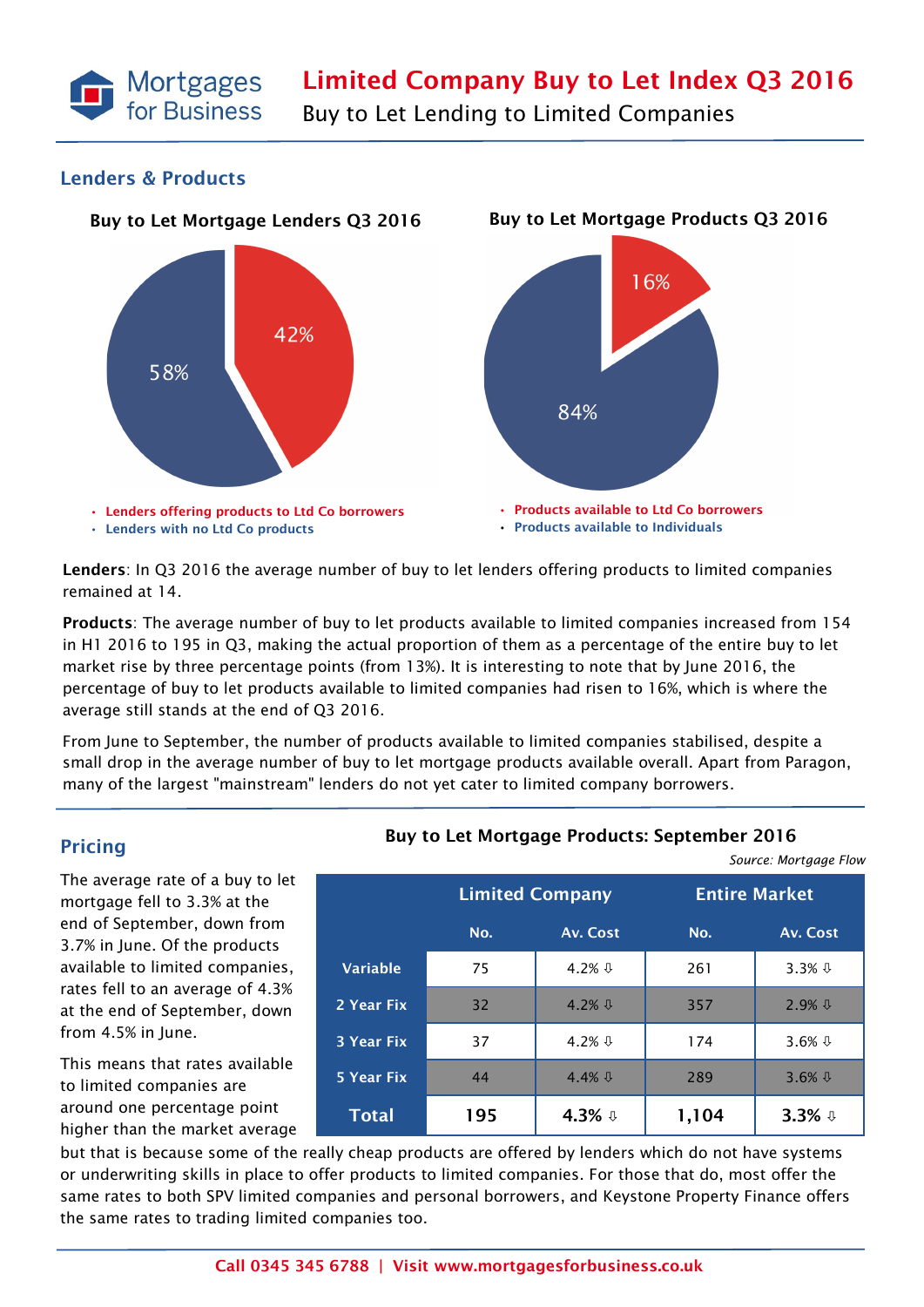**Limited Company Buy to Let Index Q3 2016**

Buy to Let Lending to Limited Companies

# **Transactions: Ltd Company BTL as a proportion of the whole BTL market**

Mortgages<br>for Business



**By Number of Cases: Purchases & Remortgages** 



## **By Volume: Purchases & Remortgages**